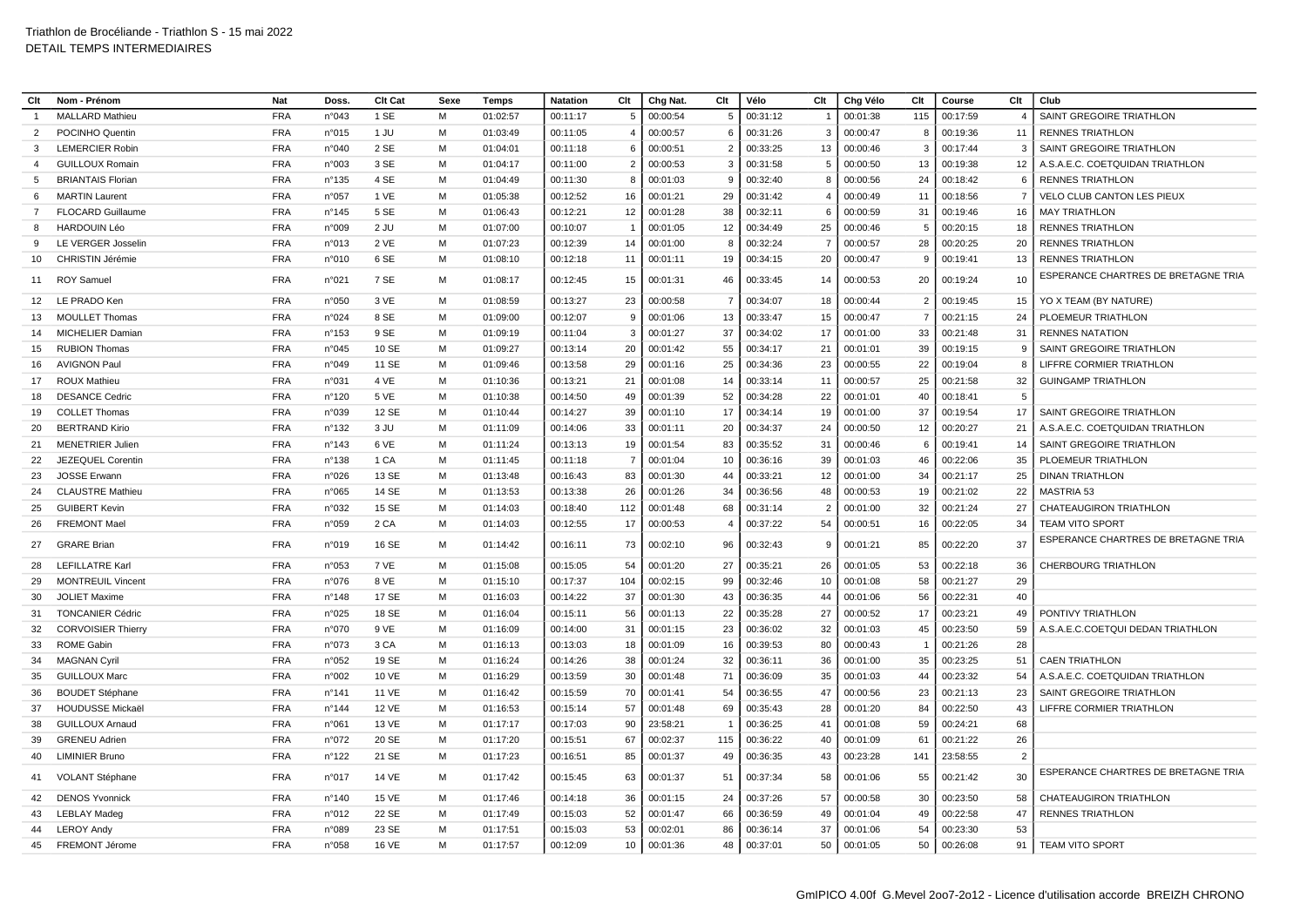| Clt | Nom - Prénom               | <b>Nat</b> | Doss.           | Clt Cat      | Sexe | Temps    | <b>Natation</b> | Clt | Chg Nat. | Clt | Vélo     | Clt | Chg Vélo    | Clt            | Course   | Clt            | Club                             |
|-----|----------------------------|------------|-----------------|--------------|------|----------|-----------------|-----|----------|-----|----------|-----|-------------|----------------|----------|----------------|----------------------------------|
| 46  | <b>HUET Patrick</b>        | <b>FRA</b> | n°023           | <b>17 VE</b> | M    | 01:17:59 | 00:17:07        | 94  | 00:01:50 | 74  | 00:35:50 | 30  | 00:01:14    | 69             | 00:22:01 | 33             | <b>CNP REDON</b>                 |
| 47  | <b>SIMON Jules</b>         | <b>FRA</b> | n°047           | 4 CA         | м    | 01:18:13 | 00:17:00        | 88  | 00:01:47 | 65  | 00:33:49 | 16  | 00:01:18    | 81             | 00:24:20 | 66             | PLOERMEL TRIATHLON               |
| 48  | SIMON Joel                 | <b>FRA</b> | n°096           | 18 VE        | M    | 01:18:16 | 00:19:32        | 122 | 00:01:29 | 41  | 00:35:47 | 29  | 00:01:07    | 57             | 00:20:23 | 19             |                                  |
| 49  | <b>CRUSSON Jean Michel</b> | <b>FRA</b> | n°136           | 19 VE        | м    | 01:18:27 | 00:16:14        | 77  | 00:01:09 | 15  | 00:37:47 | 60  | 00:00:51    | 15             | 00:22:28 | 39             | LORIENT TRIATHLON FLK            |
| 50  | <b>COLLET Linda</b>        | <b>FRA</b> | n°151           | 1 SE         | F    | 01:18:43 | 00:13:28        | 24  | 00:01:11 | 18  | 00:40:11 | 82  | 00:00:57    | 26             | 00:22:58 | 45             |                                  |
| 51  | <b>GOUGEON Gael</b>        | <b>FRA</b> | n°078           | 20 VE        | M    | 01:18:53 | 00:15:29        | 60  | 00:02:01 | 87  | 00:36:48 | 46  | 00:00:57    | 27             | 00:23:40 | 56             |                                  |
| 52  | LE QUINTREC Christelle     | <b>FRA</b> | n°046           | 1 VE         | F    | 01:19:09 | 00:14:47        | 48  | 00:01:21 | 28  | 00:38:29 | 68  | 00:01:11    | 66             | 00:23:23 | 50             | PAYS D AURAY TRIATHLON           |
| 53  | <b>CORRE Brendan</b>       | <b>FRA</b> | n°131           | 21 VE        | м    | 01:19:16 | 00:16:13        | 75  | 00:01:39 | 53  | 00:37:19 | 53  | 00:01:01    | 38             | 00:23:06 | 48             | <b>TRIATHLE VANNES</b>           |
| 54  | <b>DEROY Christophe</b>    | <b>FRA</b> | n°034           | <b>22 VE</b> | M    | 01:19:39 | 00:17:51        | 107 | 00:02:08 | 95  | 00:36:03 | 33  | 00:01:14    | 70             | 00:22:25 | 38             | <b>CESSON SEVIGNE TRIATHLON</b>  |
| 55  | <b>CAILLIBOT Denis</b>     | <b>FRA</b> | $n^{\circ}$ 155 | 23 VE        | M    | 01:19:58 | 00:15:15        | 58  | 00:01:46 | 62  | 00:37:24 | 55  | 00:01:09    | 60             | 00:24:27 | 70             | <b>BROCELIANDE AVENTURE</b>      |
| 56  | <b>PINAULT Karl</b>        | <b>FRA</b> | n°016           | 24 VE        | M    | 01:20:14 | 00:16:21        | 80  | 00:01:50 | 75  | 00:38:05 | 65  | 00:01:04    | 48             | 00:22:56 | 44             | <b>LANNION TRIATHLON</b>         |
| 57  | NEVEU Julien               | <b>FRA</b> | $n^{\circ}$ 118 | 24 SE        | M    | 01:20:22 | 00:18:49        | 114 | 00:01:52 | 79  | 00:36:03 | 34  | 00:01:00    | 36             | 00:22:40 | 42             |                                  |
| 58  | <b>ARGENTAIS Illona</b>    | <b>FRA</b> | n°154           | 1 JU         | F    | 01:21:07 | 00:15:33        | 61  | 00:01:29 | 42  | 00:40:40 | 86  | 00:00:52    | 18             | 00:22:34 | 41             |                                  |
| 59  | <b>JUGAN David</b>         | <b>FRA</b> | n°080           | 25 VE        | м    | 01:21:34 | 00:17:18        | 99  | 00:01:48 | 70  | 00:37:55 | 62  | 00:01:09    | 62             | 00:23:25 | 52             | UNION SPORTIVE BAINAISE          |
| 60  | <b>YVES François</b>       | <b>FRA</b> | n°051           | 4 JU         | M    | 01:21:39 | 00:14:02        | 32  | 00:02:25 | 107 | 00:39:44 | 79  | 00:01:45    | 128            | 00:23:44 | 57             | <b>CAEN TRIATHLON</b>            |
| 61  | POCINHO Chloe              | <b>FRA</b> | n°014           | 2 SE         | E    | 01:21:43 | 00:14:31        | 42  | 00:01:12 | 21  | 00:41:14 | 92  | 00:00:50    | 14             | 00:23:58 | 61             | <b>RENNES TRIATHLON</b>          |
| 62  | DE SAINT MELEUC Antoine    | <b>FRA</b> | n°030           | 5 JU         | м    | 01:21:53 | 00:14:57        | 51  | 00:01:22 | 30  | 00:39:23 | 77  | 00:01:16    | 73             | 00:24:57 | 74             | TRIATHLON COTE D EMERAUDE        |
| 63  | <b>MAUGER Julien</b>       | <b>FRA</b> | n°055           | 26 VE        | M    | 01:22:05 | 00:15:53        | 68  | 00:01:45 | 60  | 00:38:51 | 71  | 00:01:36    | 114            | 00:24:02 | 62             | <b>ALENCON TRIATHLON</b>         |
| 64  | FRION Jean Pierre          | <b>FRA</b> | n°063           | <b>27 VE</b> | M    | 01:22:21 | 00:13:41        | 27  | 00:01:51 | 77  | 00:38:41 | 70  | 00:01:14    | 71             | 00:26:56 | 97             | <b>MASTRIA 53</b>                |
| 65  | <b>MOULIN Milène</b>       | <b>FRA</b> | n°149           | 2 VE         | F    | 01:22:25 | 00:17:38        | 105 | 00:01:44 | 57  | 00:37:40 | 59  | 00:01:04    | 47             | 00:24:20 | 67             |                                  |
| 66  | <b>HAIS Maëlys</b>         | <b>FRA</b> | n°067           | 1 CA         | E    | 01:22:27 | 00:14:12        | 35  | 00:01:04 | 11  | 00:42:22 | 100 | 00:00:46    | $\overline{4}$ | 00:24:05 | 63             | PAYS D ANCENIS CLUB TRIATHLON 44 |
| 67  | PAQUET Xavier              | <b>FRA</b> | n°038           | 28 VE        | M    | 01:22:34 | 00:17:49        | 106 | 00:01:50 | 73  | 00:36:45 | 45  | 00:01:16    | 75             | 00:24:56 | 73             | 353 TRIATHLON CLUB               |
| 68  | <b>LOUIS Enzo</b>          | <b>FRA</b> | n°094           | 6 JU         | м    | 01:22:37 | 00:14:56        | 50  | 00:01:43 | 56  | 00:37:57 | 63  | 00:01:26    | 98             | 00:26:36 | 92             |                                  |
| 69  | <b>EVANO Benoit</b>        | <b>FRA</b> | n°029           | 25 SE        | M    | 01:22:55 | 00:16:14        | 76  | 00:02:04 | 91  | 00:39:56 | 81  | 00:00:48    | 10             | 00:23:54 | 60             | <b>KEMPERLE TRIATHLON</b>        |
| 70  | <b>BOUGOUIN Victor</b>     | <b>FRA</b> | n°105           | 26 SE        | M    | 01:22:56 | 00:17:03        | 89  | 00:02:07 | 94  | 00:37:17 | 52  | 00:01:17    | 77             | 00:25:14 | 78             |                                  |
| 71  | <b>MAHE Hugo</b>           | <b>FRA</b> | n°126           | 27 SE        | м    | 01:22:56 | 00:16:06        | 71  | 00:02:40 | 118 | 00:37:54 | 61  | 00:01:22    | 91             | 00:24:55 | 72             |                                  |
| 72  | <b>TIMONNIER Justine</b>   | <b>FRA</b> | $n^{\circ}$ 156 | 3 SE         | E    | 01:22:56 | 00:16:49        | 84  | 00:02:02 | 89  | 00:39:20 | 76  | 00:01:13    | 68             | 00:23:33 | 55             | LIFFRE CORMIER TRIATHLON         |
| 73  | <b>JUDAIS Guillaume</b>    | <b>FRA</b> | n°093           | 28 SE        | M    | 01:22:59 | 00:15:33        | 62  | 00:01:46 | 64  | 00:38:58 | 73  | 00:01:17    | 78             | 00:25:26 | 83             | TRIATHLON CLUB VITRE 353         |
| 74  | <b>MARTY Cedric</b>        | <b>FRA</b> | n°137           | 29 VE        | м    | 01:23:02 | 00:13:34        | 25  | 00:02:03 | 90  | 00:40:40 | 87  | 00:01:05    | 51             | 00:25:42 | 87             | PLOEMEUR TRIATHLON               |
| 75  | <b>VERDES Nicolas</b>      | <b>FRA</b> | $n^{\circ}$ 142 | 30 VE        | M    | 01:23:02 | 00:16:51        | 86  | 00:01:26 | 35  | 00:36:15 | 38  | 00:01:16    | 72             | 00:27:16 | 103            | SAINT GREGOIRE TRIATHLON         |
| 76  | <b>CONTAMINE Serge</b>     | <b>FRA</b> | n°060           | 31 VE        | M    | 01:23:45 | 00:17:17        | 98  | 00:01:32 | 47  | 00:38:23 | 66  | 00:01:02    | 41             | 00:25:34 | 85             | <b>TEAM POLICE HDFN</b>          |
| 77  | <b>LE JAN Frederic</b>     | <b>FRA</b> | n°079           | 32 VE        | м    | 01:23:49 | 00:14:39        | 46  | 00:01:25 | 33  | 00:39:11 | 75  | 00:01:35    | 113            | 00:27:01 | 99             | PLOERMEL TRIATHLON               |
| 78  | <b>FERRE Solenn</b>        | <b>FRA</b> | n°011           | 4 SE         | E    | 01:24:29 | 00:14:33        | 44  | 00:01:45 | 61  | 00:42:46 | 103 | 00:01:05    | 52             | 00:24:22 | 69             | <b>RENNES TRIATHLON</b>          |
| 79  | <b>COULOIR Anthony</b>     | <b>FRA</b> | n°082           | 29 SE        | М    | 01:24:34 | 00:15:54        | 69  | 00:02:15 | 100 | 00:39:03 | 74  | 00:01:25    | 95             | 00:25:58 | 89             |                                  |
| 80  | RONDEAU Fabien             | <b>FRA</b> | n°037           | 33 VE        | M    | 01:24:39 | 00:15:48        | 64  | 00:01:44 | 58  | 00:38:41 | 69  | 00:01:03    | 43             | 00:27:25 | 105            | <b>CESSON SEVIGNE TRIATHLON</b>  |
| 81  | <b>GUILLAUME Magnan</b>    | <b>FRA</b> | n°092           | 30 SE        | M    | 01:24:40 | 00:19:30        | 121 | 00:02:31 | 113 | 00:37:11 | 51  | 00:01:23    | 93             | 00:24:07 | 64             |                                  |
| 82  | <b>LUCAS Laurent</b>       | <b>FRA</b> | n°085           | 34 VE        | M    | 01:24:49 | 00:15:48        | 65  | 00:03:24 | 138 | 00:40:27 | 84  | 00:26:25    | 142            | 23:58:46 | $\overline{1}$ |                                  |
| 83  | LIZE Léane                 | <b>FRA</b> | n°005           | 2 CA         | F    | 01:24:55 | 00:12:35        | 13  | 00:01:27 | 36  | 00:43:07 | 106 | 00:01:02    | 42             | 00:26:46 | 94             | <b>RENNES TRIATHLON</b>          |
| 84  | <b>CORBIN Benjamin</b>     | <b>FRA</b> | n°066           | 31 SE        | M    | 01:25:09 | 00:16:17        | 79  | 00:01:37 | 50  | 00:40:20 | 83  | 00:01:32    | 107            | 00:25:26 | 82             | <b>SEGRE TRIATHLON ESSHA</b>     |
| 85  | <b>STOLLA Walter</b>       | <b>FRA</b> | n°001           | 35 VE        | M    | 01:25:39 | 00:17:04        | 91  | 00:02:20 | 104 | 00:39:29 | 78  | 00:01:16    | 74             | 00:25:31 | 84             | <b>TRIATHLE VANNES</b>           |
| 86  | <b>AUXIETTE Anatole</b>    | <b>FRA</b> | n°007           | 5 CA         | м    | 01:25:52 | 00:14:27        | 40  | 00:01:30 | 45  | 00:41:06 | 91  | 00:01:42    | 122            | 00:27:09 | 101            | <b>RENNES TRIATHLON</b>          |
| 87  | <b>TRIBODET Jonathan</b>   | <b>FRA</b> | n°097           | 32 SE        | M    | 01:26:54 | 00:16:55        | 87  | 00:02:46 | 123 | 00:42:38 | 102 | 00:01:40    | 119            | 00:22:58 | 46             |                                  |
| 88  | <b>VALLA Rebecca</b>       | <b>FRA</b> | n°008           | 3 VE         | F    | 01:27:10 | 00:16:35        | 82  | 00:01:47 | 67  | 00:42:32 | 101 | 00:01:11    | 65             | 00:25:07 | 76             | <b>RENNES TRIATHLON</b>          |
| 89  | <b>SIGNOUR Pierre</b>      | <b>FRA</b> | $n^{\circ}$ 161 | 36 VE        | м    | 01:27:10 | 00:16:12        | 74  | 00:02:02 | 88  | 00:37:24 | 56  | 00:01:27    | 99             | 00:30:07 | 120            |                                  |
| 90  | JEZEQUEL Sylvie            | <b>FRA</b> | $n^{\circ}$ 147 | 4 VE         | F    | 01:27:20 | 00:15:08        | 55  | 00:01:28 | 39  | 00:41:23 |     | 93 00:01:22 | 89             | 00:28:01 | 110            |                                  |
|     |                            |            |                 |              |      |          |                 |     |          |     |          |     |             |                |          |                |                                  |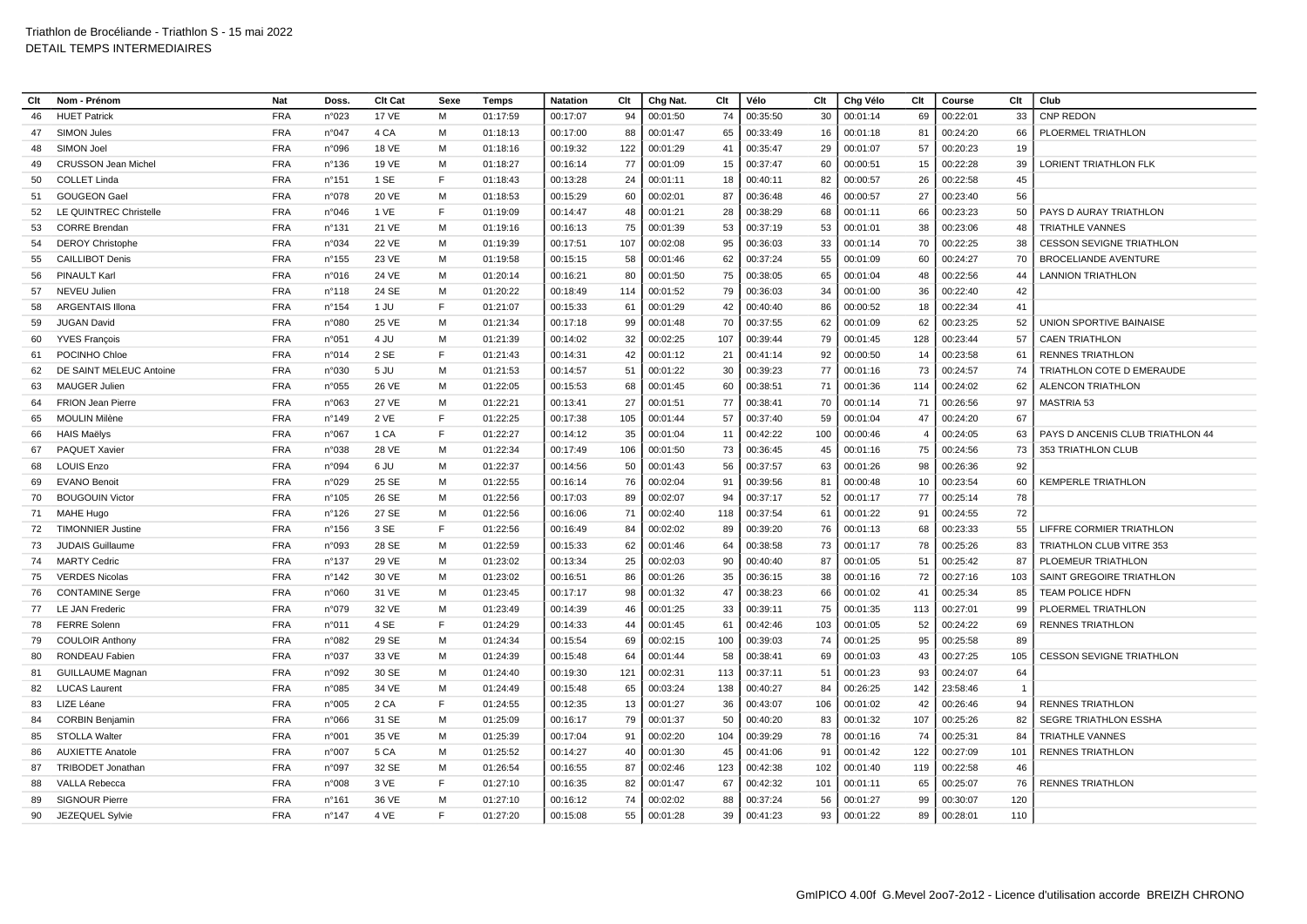| Clt | Nom - Prénom                           | <b>Nat</b>               | Doss            | Clt Cat        | Sexe   | Temps                | Clt<br>Natation             |     | Chg Nat.<br>Clt      |            | Vélo                 | Clt        | Chg Vélo             | Clt        | Course               | Clt        | Club                                       |
|-----|----------------------------------------|--------------------------|-----------------|----------------|--------|----------------------|-----------------------------|-----|----------------------|------------|----------------------|------------|----------------------|------------|----------------------|------------|--------------------------------------------|
| 91  | <b>PROSÉ Vincent</b>                   | <b>FR</b>                | $n^{\circ}$ 146 | 33 SE          | M      | 01:27:31             | 00:15:23                    | 59  | 00:02:22             | 105        | 00:42:50             | 104        | 00:01:25             | 94         | 00:25:34             | 86         |                                            |
| 92  | PILLETTE Beverly                       | <b>FRA</b>               | n°033           | 5 SE           | E      | 01:27:48             | 00:17:26<br>101             |     | 00:01:46             | 63         | 00:40:42             | 88         | 00:01:21             | 86         | 00:26:36             | 93         | <b>CESSON SEVIGNE TRIATHLON</b>            |
| 93  | <b>LOUIS David</b>                     | <b>FRA</b>               | $n^{\circ}110$  | 37 VE          | M      | 01:28:13             | 124<br>00:19:38             |     | 00:01:55             | 85         | 00:38:24             | 67         | 00:01:30             | 105        | 00:26:47             | 95         |                                            |
| 94  | <b>MONTREUIL Nolan</b>                 | <b>FRA</b>               | n°075           | 6 CA           | м      | 01:28:17             | 00:19:20<br>118             |     | 00:02:26             | 109        | 00:36:29             | 42         | 00:01:34             | 111        | 00:28:29             | 113        |                                            |
| 95  | <b>CLAUSSE David</b>                   | <b>FRA</b>               | n°128           | 38 VE          | м      | 01:28:35             | 00:14:31                    | 43  | 00:02:53             | 127        | 00:44:01             | 113        | 00:01:52             | 139        | 00:25:19             | 79         | LE RHEUNING                                |
| 96  | <b>LECLERC</b> Yann                    | <b>FRA</b>               | n°121           | 39 VE          | M      | 01:28:57             | 113<br>00:18:49             |     | 00:01:45             | 59         | 00:38:53             | 72         | 00:01:21             | 87         | 00:28:12             | 112        |                                            |
| 97  | <b>GODEST Antoine</b>                  | <b>FRA</b>               | n°139           | 34 SE          | M      | 01:29:58             | 00:17:14                    | 97  | 00:02:45             | 122        | 00:41:25             | 94         | 00:01:22             | 90         | 00:27:15             | 102        | TRIATHLON CLUB DU PAYS DE MUZILLAC         |
| 98  | ANDRADE BARROSO Guillermo              | <b>FRA</b>               | n°035           | 40 VE          | м      | 01:30:06             | 00:14:10                    | 34  | 00:01:24             | 31         | 00:38:03             | 64         | 00:01:19             | 82         | 00:35:12             | 139        | <b>CESSON SEVIGNE TRIATHLON</b>            |
| 99  | RENARD Jonathan                        | <b>FRA</b>               | $n^{\circ}$ 133 | 41 VE          | M      | 01:30:17             | 00:17:35                    | 103 | 00:02:38             | 116        | 00:44:06             | 114        | 00:01:47             | 131        | 00:24:14             | 65         | A.S.A.E.C. COETQUIDAN TRIATHLON            |
| 100 | <b>MAITRE Carine</b>                   | <b>FRA</b>               | n°068           | 5 VE           | E      | 01:30:20             | 00:14:27                    | 41  | 00:02:14             | 97         | 00:44:46             | 119        | 00:01:47             | 132        | 00:27:07             | 100        | <b>MAY TRIATHLON</b>                       |
| 101 | RAGUIDEAU Maxime                       | <b>FRA</b>               | $n^{\circ}$ 116 | 35 SE          | M      | 01:30:21             | 00:15:50                    | 66  | 00:03:21             | 137        | 00:44:47             | 120        | 00:01:48             | 134        | 00:24:38             | 71         |                                            |
| 102 | <b>BOUVIER Jeremy</b>                  | <b>FRA</b>               | n°071           | 36 SE          | M      | 01:30:51             | 00:17:05                    | 92  | 00:02:50             | 126        | 00:43:24             | 108        | 00:01:33             | 110        | 00:26:01             | 90         |                                            |
| 103 | <b>BEAULIEU CAMUS Sophie</b>           | <b>FRA</b>               | n°004           | 6 VE           | F      | 01:31:40             | 123<br>00:19:36             |     | 00:02:05             | 92         | 00:41:04             | 90         | 00:01:23             | 92         | 00:27:35             | 107        | A.S.A.E.C. COETQUIDAN TRIATHLON            |
| 104 | PERRICHOT Hervé                        | <b>FRA</b>               | n°134           | 42 VE          | M      | 01:31:54             | 00:14:37                    | 45  | 00:02:27             | 111        | 00:41:47             | 95         | 00:01:28             | 101        | 00:31:37             | 128        | <b>RENNES TRIATHLON</b>                    |
| 105 | LE VAGUERESSE Luc                      | <b>FRA</b>               | $n^{\circ}$ 114 | 43 VE          | M      | 01:32:41             | 00:17:26                    | 102 | 00:03:18             | 134        | 00:44:39             | 117        | 00:01:33             | 109        | 00:25:48             | 88         | US BAIN DE BRETAGNE                        |
| 106 | <b>VOLANT Jeanne</b>                   | <b>FRA</b>               | n°006           | 3 CA           | E      | 01:32:49             | 00:14:42                    | 47  | 00:01:28             | 40         | 00:47:59             | 132        | 00:00:55             | 21         | 00:27:46             | 109        | <b>RENNES TRIATHLON</b>                    |
| 107 | VILLERIOT Christian                    | <b>FRA</b>               | n°123           | 44 VE          | M      | 01:33:04             | 00:19:50                    | 125 | 00:02:39             | 117        | 00:41:52             | 96         | 00:01:29             | 104        | 00:27:16             | 104        |                                            |
| 108 | <b>HOUZE Gildas</b>                    | <b>FRA</b>               | n°111           | 45 VE          | м      | 01:33:13             | 00:17:05                    | 93  | 00:03:31             | 141        | 00:43:20             | 107        | 00:01:49             | 137        | 00:27:30             | 106        |                                            |
| 109 | <b>TASSEL Delphine</b>                 | <b>FRA</b>               | n°083           | 7 VE           | F      | 01:33:41             | 00:17:13                    | 96  | 00:02:59             | 130        | 00:47:14             | 130        | 00:00:58             | 29         | 00:25:19             | 81         |                                            |
|     | 110 LE GUILLOU Lucile                  | <b>FRA</b>               | n°018           | 6 SE           | E      | 01:33:42             | 00:18:11                    | 109 | 00:02:48             | 124        | 00:42:05             | 97         | 00:01:44             | 125        | 00:28:57             | 115        | ESPERANCE CHARTRES DE BRETAGNE TRIA        |
|     | 111 CHAPIN Carla                       | <b>FRA</b>               | n°020           | 2 JU           | F      | 01:33:51             | 00:13:25                    | 22  | 00:01:19             | 26         | 00:43:58             | 112        | 00:01:10             | 63         | 00:34:01             | 135        | ESPERANCE CHARTRES DE BRETAGNE TRIA        |
| 112 | <b>DISCHLI Laurianne</b>               | <b>FRA</b>               | n°084           | 7 SE           | F      | 01:33:56             | 00:18:08<br>108             |     | 00:02:30             | 112        | 00:43:00             | 105        | 00:01:39             | 117        | 00:28:42             | 114        |                                            |
| 113 | <b>LEGALLAIS Céline</b>                | <b>FRA</b>               | n°054           | 8 VE           | E      | 01:34:52             | 128<br>00:20:06             |     | 00:01:48             | 72         | 00:44:41             | 118        | 00:01:31             | 106        | 00:26:47             | 96         | <b>ALENCON TRIATHLON</b>                   |
| 114 | RIBOT Yann                             | <b>FRA</b>               | n°117           | 46 VE          | M      | 01:35:03             | 00:20:16<br>129             |     | 00:01:51             | 78         | 00:44:26             | 116        | 00:01:32             | 108        | 00:27:00             | 98         |                                            |
| 115 | <b>CHRISTELLE Creff</b>                | <b>FRA</b>               | n°107           | 9 VE           | F      | 01:35:51             | 00:19:13<br>117             |     | 00:02:26             | 108        | 00:43:26             | 109        | 00:01:29             | 102        | 00:29:20             | 118        | <b>CREFF CHRISTELLE</b>                    |
| 116 | MAHOT Loïc                             | <b>FRA</b>               | $n^{\circ}$ 129 | 37 SE          | M      | 01:35:55             | 00:17:20                    | 100 | 00:02:58             | 129        | 00:42:14             | 99         | 00:01:11             | 67         | 00:32:14             | 132        |                                            |
| 117 | <b>KUBBINGA Vincent</b>                | <b>FRA</b>               | n°044           | 38 SE          | м      | 01:36:04             | 00:16:10                    | 72  | 00:01:53             | 80         | 00:45:12             | 122        | 00:01:39             | 118        | 00:31:11             | 125        | SAINT GREGOIRE TRIATHLON                   |
| 118 | PEDREAU Linda                          | <b>FRA</b>               | n°062           | 10 VE          | E      | 01:36:33             | 00:18:49<br>115             |     | 00:01:50             | 76         | 00:44:08             | 115        | 00:01:10             | 64         | 00:30:37             | 122        | BEST TRIATHLON SAINT NAZAIRE               |
| 119 | <b>GICQUEL Patrice</b>                 | <b>FRA</b>               | $n^{\circ}109$  | 47 VE          | M      | 01:36:49             | 00:17:08                    | 95  | 00:02:34             | 114        | 00:44:48             | 121        | 00:01:35             | 112        | 00:30:46             | 123        |                                            |
| 120 | <b>MOUTON Francois</b>                 | <b>FRA</b>               | n°077           | 39 SE          | м      | 01:37:11             | 00:22:20<br>134             |     | 00:02:43             | 121        | 00:45:35             | 123        | 00:01:27             | 100        | 00:25:08             | 77         |                                            |
| 121 | <b>VALLEE Elodie</b>                   | <b>FRA</b>               | n°090           | 8 SE           | F      | 01:37:39             | 119<br>00:19:25             |     | 00:02:20             | 103        | 00:40:33             | 85         | 00:01:25             | 96         | 00:33:57             | 134        |                                            |
| 122 | <b>POULAIN Emeric</b>                  | <b>FRA</b>               | n°108           | 40 SE          | M      | 01:37:42             | 138<br>00:22:53             |     | 00:03:19             | 136        | 00:42:11             | 98         | 00:01:42             | 123        | 00:27:39             | 108        |                                            |
| 123 | <b>CALLAREC Jacques</b>                | <b>FRA</b>               | n°048           | 48 VE          | м      | 01:38:36             | 00:13:48                    | 28  | 00:02:15             | 101        | 00:40:43             | 89         | 00:01:18             | 80         | 00:40:33             | 142        | <b>KERHUON TRIATHLON</b>                   |
| 124 | <b>HUCHET Marilyne</b>                 | <b>FRA</b>               | n°087           | 11 VE          | F      | 01:38:42             | 00:19:29<br>120             |     | 00:02:50             | 125        | 00:49:38             | 140        | 00:01:48             | 135        | 00:24:59             | 75         |                                            |
| 125 | <b>BELE Richard</b>                    | <b>FRA</b>               | n°098           | 49 VE          | M      | 01:39:06             | 133<br>00:21:30             |     | 00:03:17             | 133        | 00:43:30             | 110        | 00:01:39             | 116        | 00:29:13             | 117        |                                            |
| 126 | <b>CLEMENCEAU Carole</b>               | <b>FRA</b>               | n°056           | 12 VE          | E      | 01:39:09             | 00:19:11<br>116             |     | 00:01:54             | 82         | 00:48:44             | 138        | 00:01:17             | 76         | 00:28:06             | 111        | <b>ACCTRI GROUPE PSA</b>                   |
| 127 | LE HO Hervé                            | <b>FRA</b>               | n°027           | 50 VE          | M      | 01:40:04             | 00:16:25                    | 81  | 00:02:14             | 98<br>93   | 00:46:00             | 127        | 00:01:26             | 97         | 00:34:01             | 136        | <b>DINAN TRIATHLON</b><br><b>CNP REDON</b> |
| 128 | <b>BONNET Alain</b>                    | <b>FRA</b>               | n°022           | 51 VE          | M      | 01:40:35             | 00:22:27<br>135             |     | 00:02:07             |            |                      |            |                      |            |                      |            |                                            |
| 129 | PHELIPPE Laurent                       | <b>FRA</b>               | n°104           | 52 VE          | м<br>E | 01:40:51             | 111<br>00:18:23             |     | 00:01:54             | 81         | 00:48:04             | 133        | 00:01:44             | 126        | 00:30:48             | 124        |                                            |
| 130 | <b>RICHARD Olivia</b>                  | <b>FRA</b><br><b>FRA</b> | n°041<br>n°095  | 9 SE           | M      | 01:42:16             | 00:20:01                    | 126 | 00:01:54             | 84         | 00:47:03             | 129<br>124 | 00:01:52             | 138<br>79  | 00:31:28             | 127        | SAINT GREGOIRE TRIATHLON                   |
| 131 | JEGOUX Bertrand                        | <b>FRA</b>               |                 | 53 VE          | м      | 01:42:16             | 127<br>00:20:06             |     | 00:02:58             | 128        | 00:45:43             |            | 00:01:18             |            | 00:32:13             | 131<br>137 |                                            |
| 132 | LE GAC Grégoire<br><b>GUEGUEN Yann</b> | <b>FRA</b>               | $n^{\circ}$ 125 | 41 SE<br>42 SE | M      | 01:42:31             | 00:16:15<br>00:22:53<br>137 | 78  | 00:03:08             | 131<br>139 | 00:47:01             | 128        | 00:01:41             | 121<br>133 | 00:34:28             | 116        |                                            |
| 133 | L'HELGOUALC'H Emmanuel                 | <b>FRA</b>               | n°088<br>n°100  | 54 VE          | M      | 01:42:59<br>01:43:34 | 00:20:59                    | 130 | 00:03:25<br>00:02:40 | 119        | 00:45:50<br>00:48:06 | 126<br>134 | 00:01:47<br>00:01:20 | 83         | 00:29:06<br>00:30:31 | 121        |                                            |
| 134 | 135 LERIGOLEUR Philippe                | <b>FRA</b>               | n°091           | 55 VE          | M      | 01:44:20             | 00:21:25                    | 132 | 00:03:18             | 135        | 00:48:07             | 135        | 00:01:45             | 127        | 00:29:47             | 119        |                                            |
|     |                                        |                          |                 |                |        |                      |                             |     |                      |            |                      |            |                      |            |                      |            |                                            |